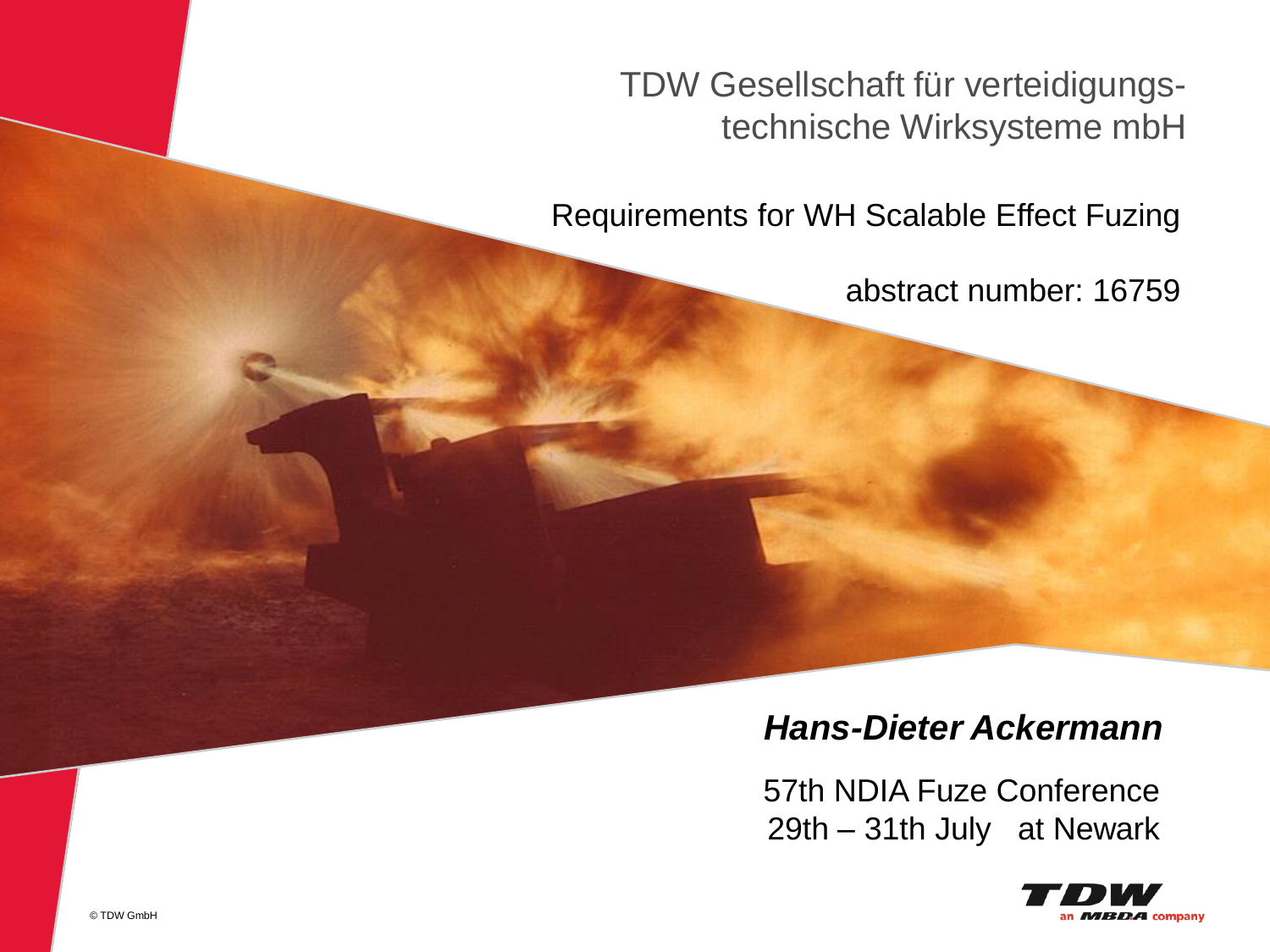#### Short Presentations Content

#### **Who is TDW**

**Why and What is an Scaltable Output Weapon**

**Fuze Functions within an Scalable Weapon**

**New requirements on safety, reliability and functional control**

**New STANAG 4187 definitions not in place**

**Proposal for closing the Requirement Gap** 

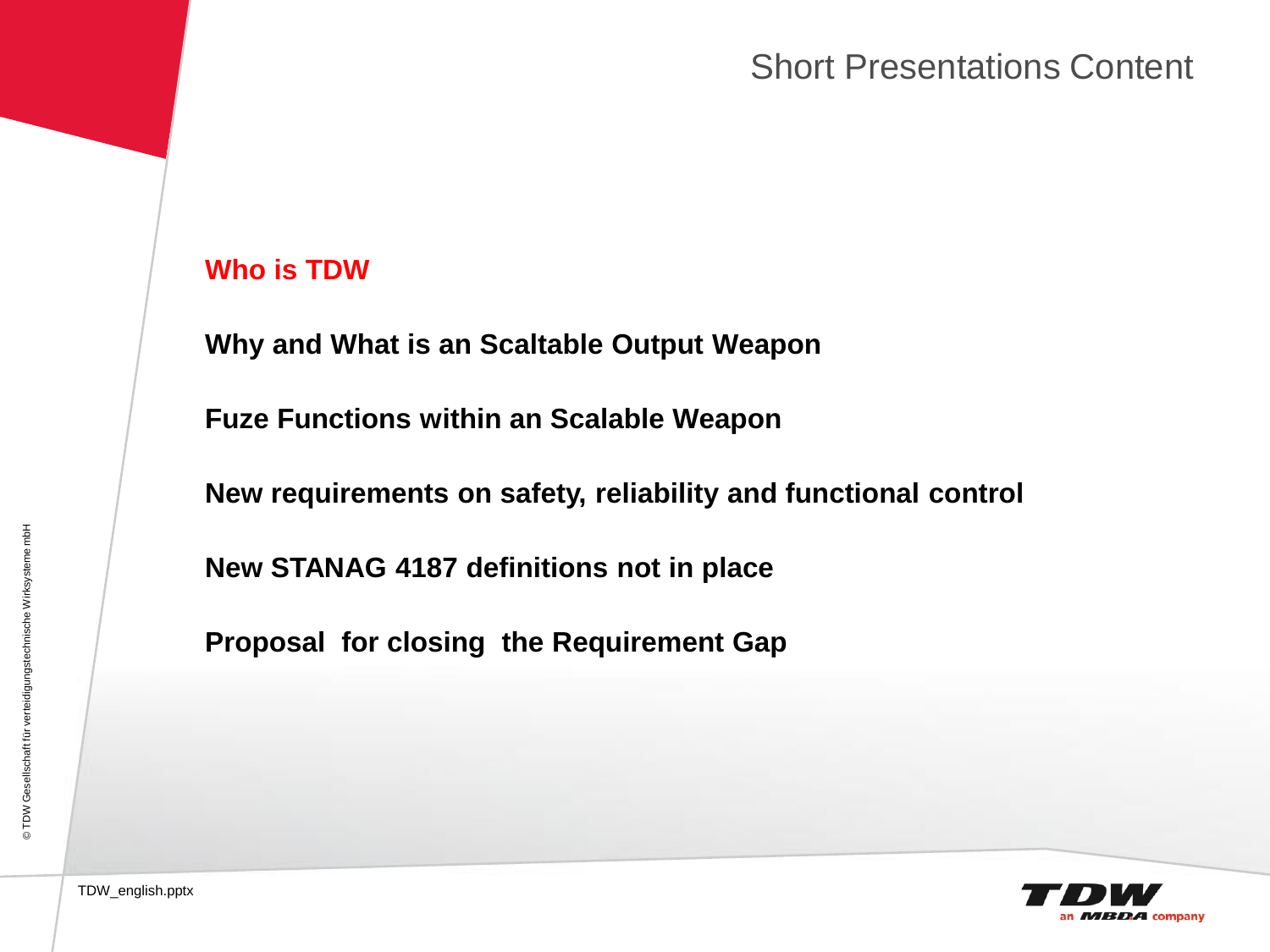#### TDW Where we are



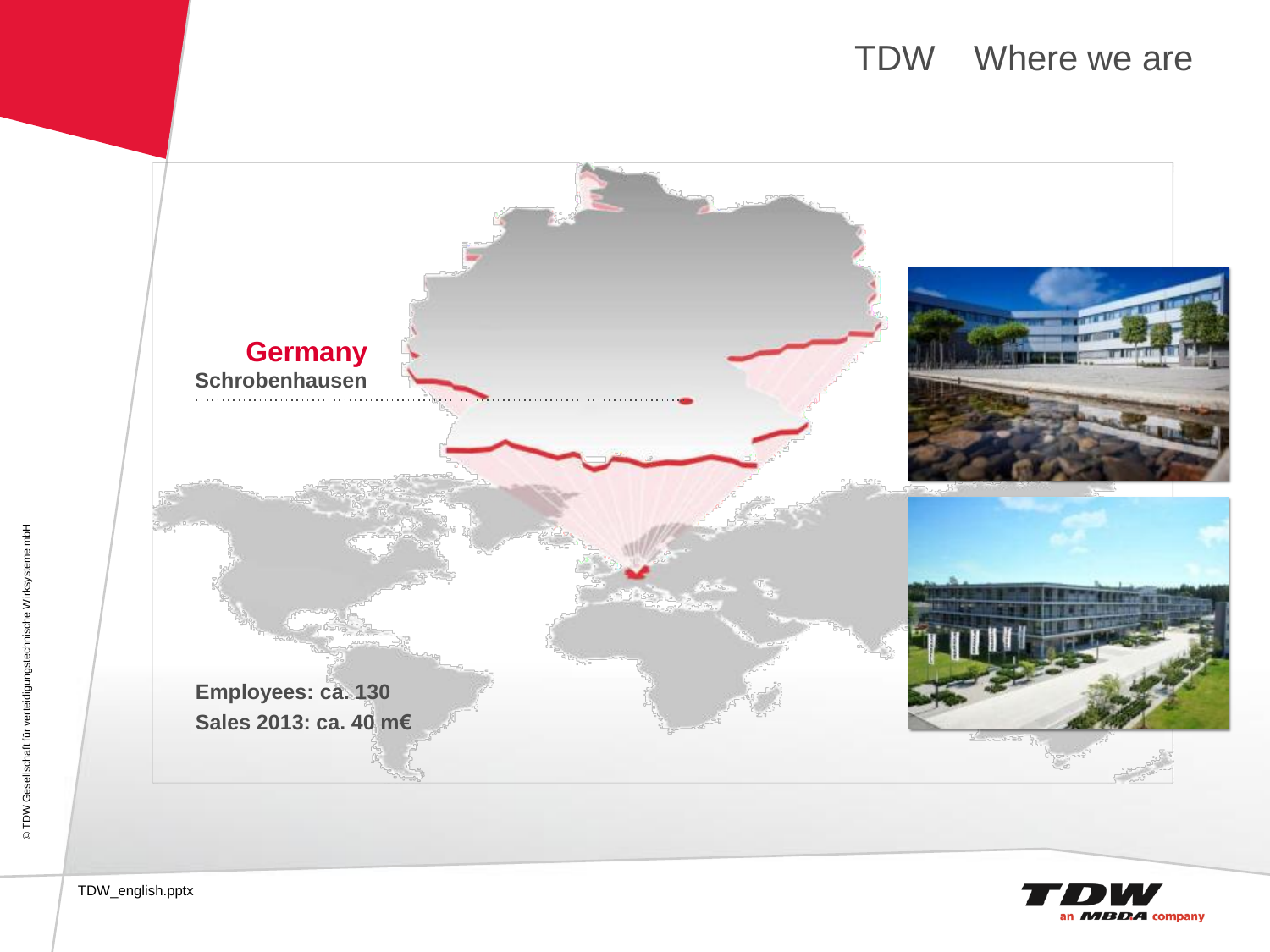### TDW Our WH Portfolio





## **… More than 2 millions**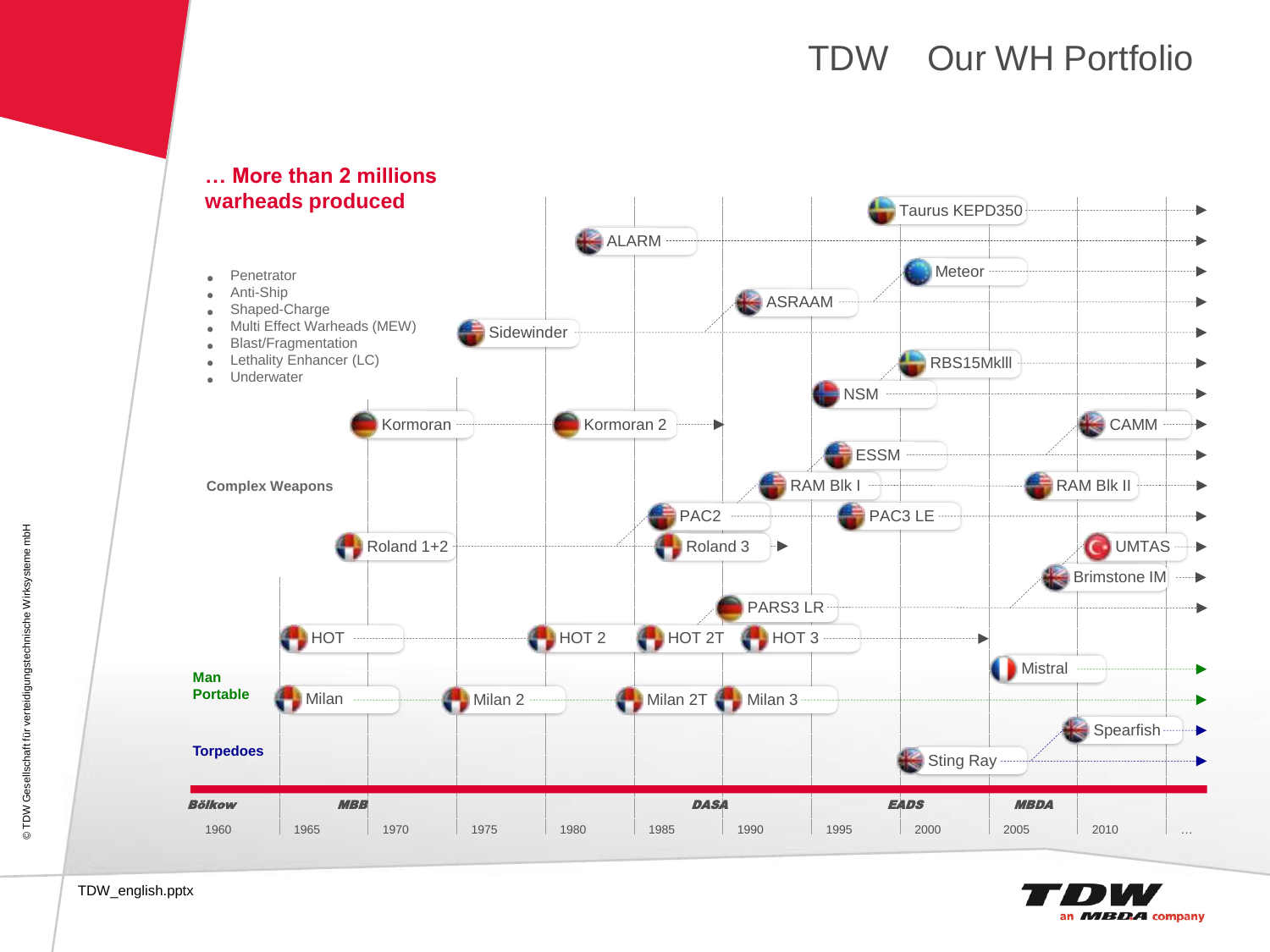## Why and What is an Scaltable Output Weapon

### Differernt Targets require Different Output Power

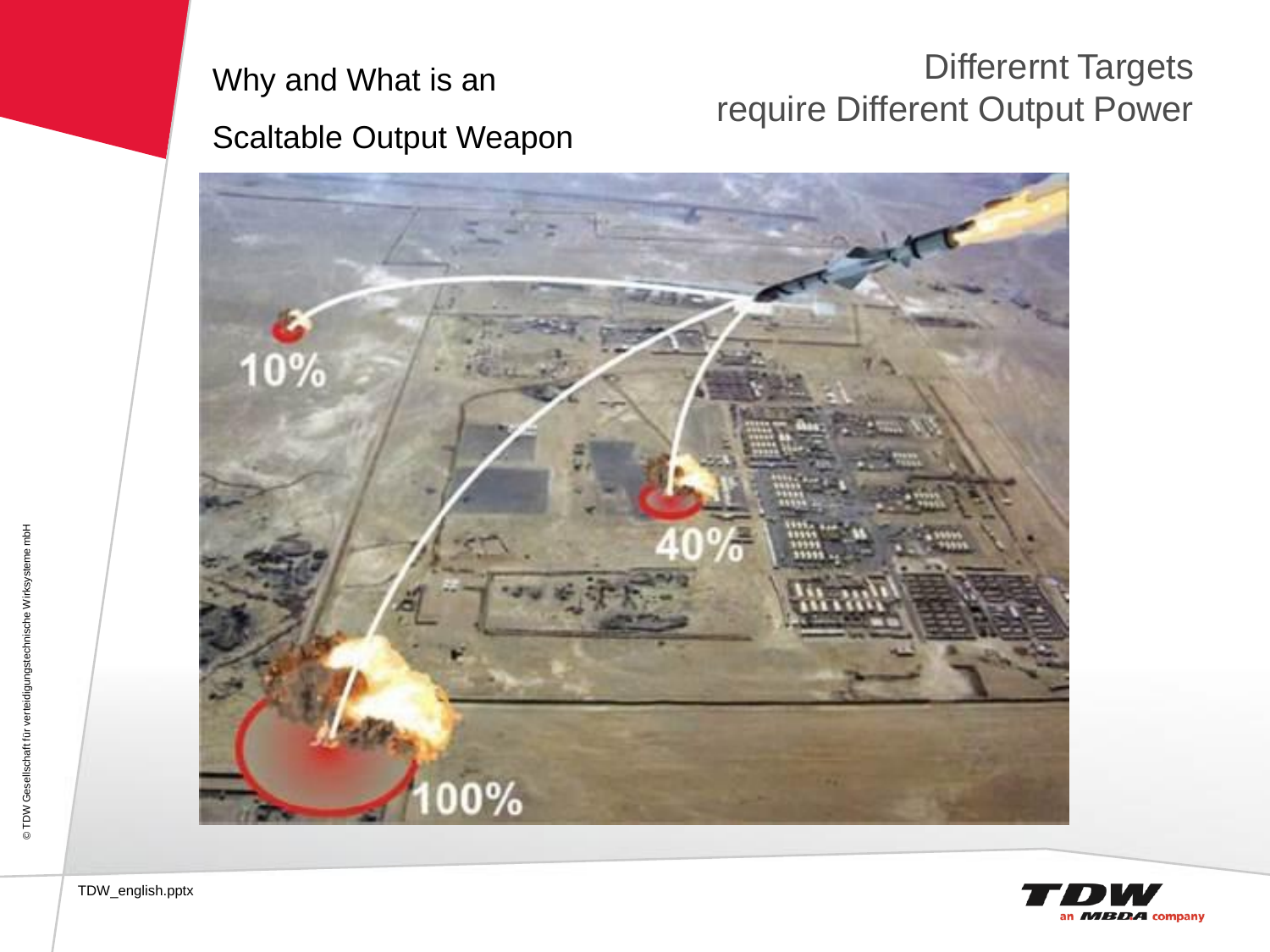

### Differernt Targets require Different Output Power



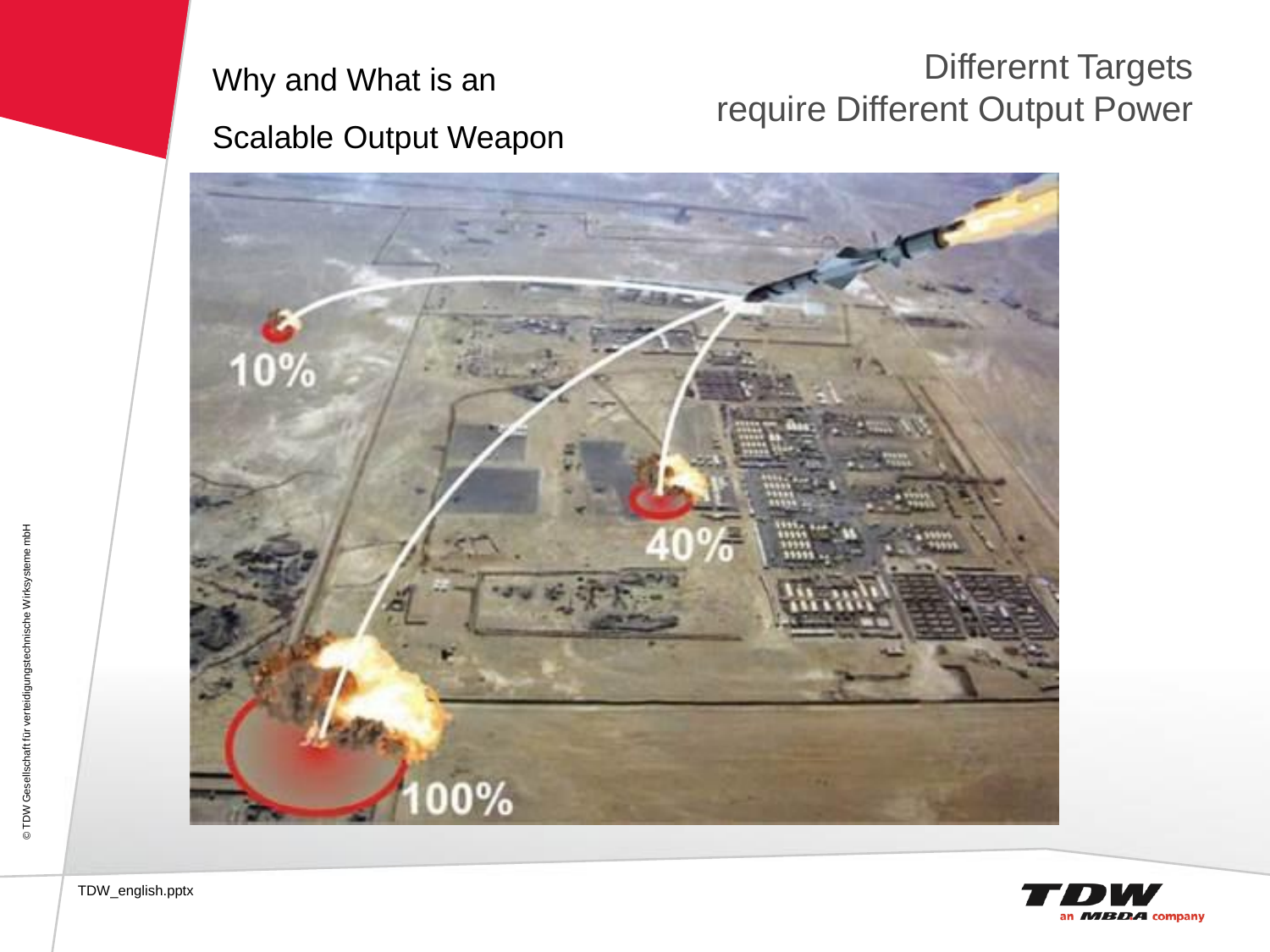Why and What is an

Differernt Targets require Different Output Power

Scalable Output Weapon

But : You never have

- The right weapon
- To the right time
	- At the right fighter

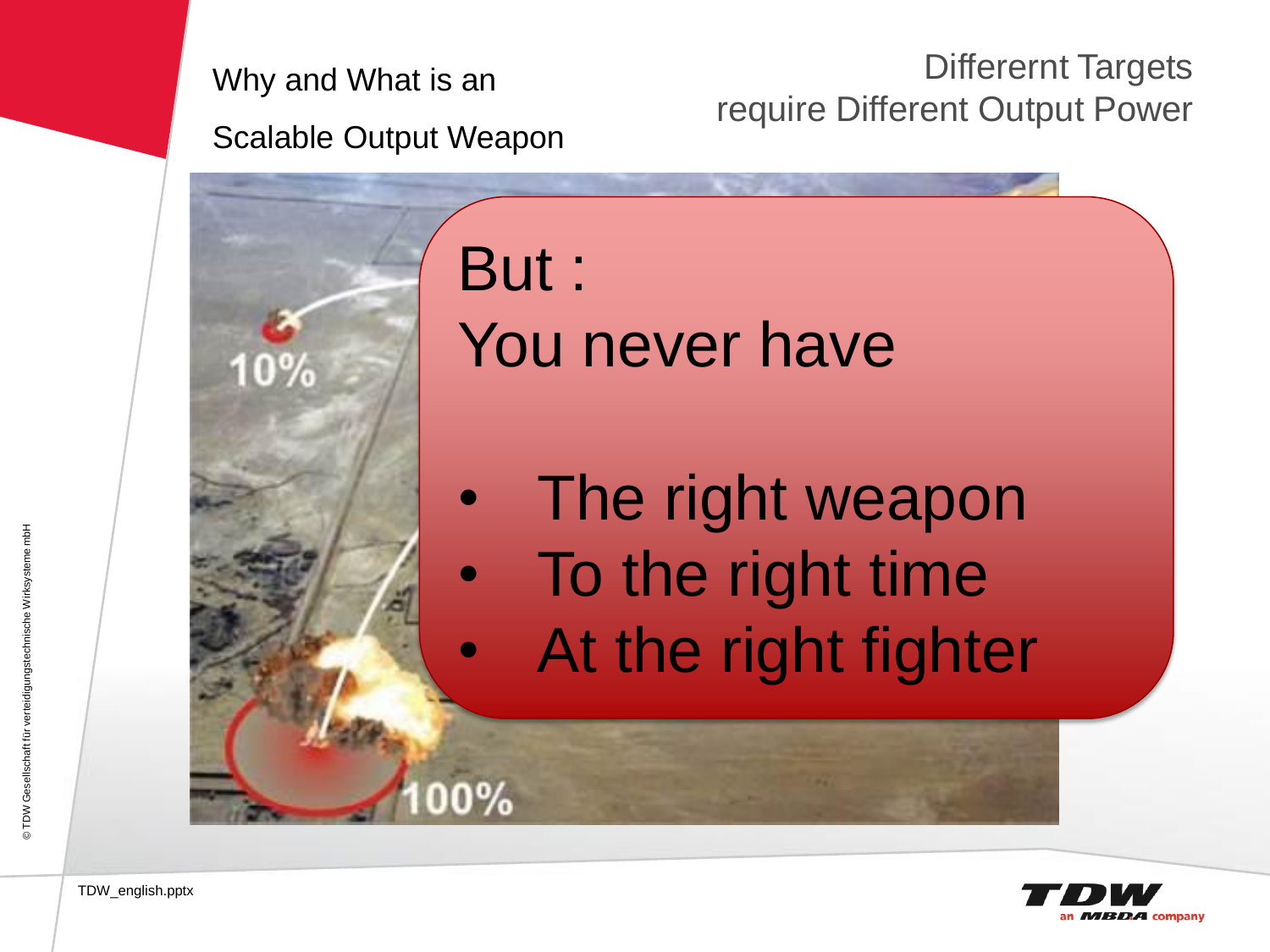



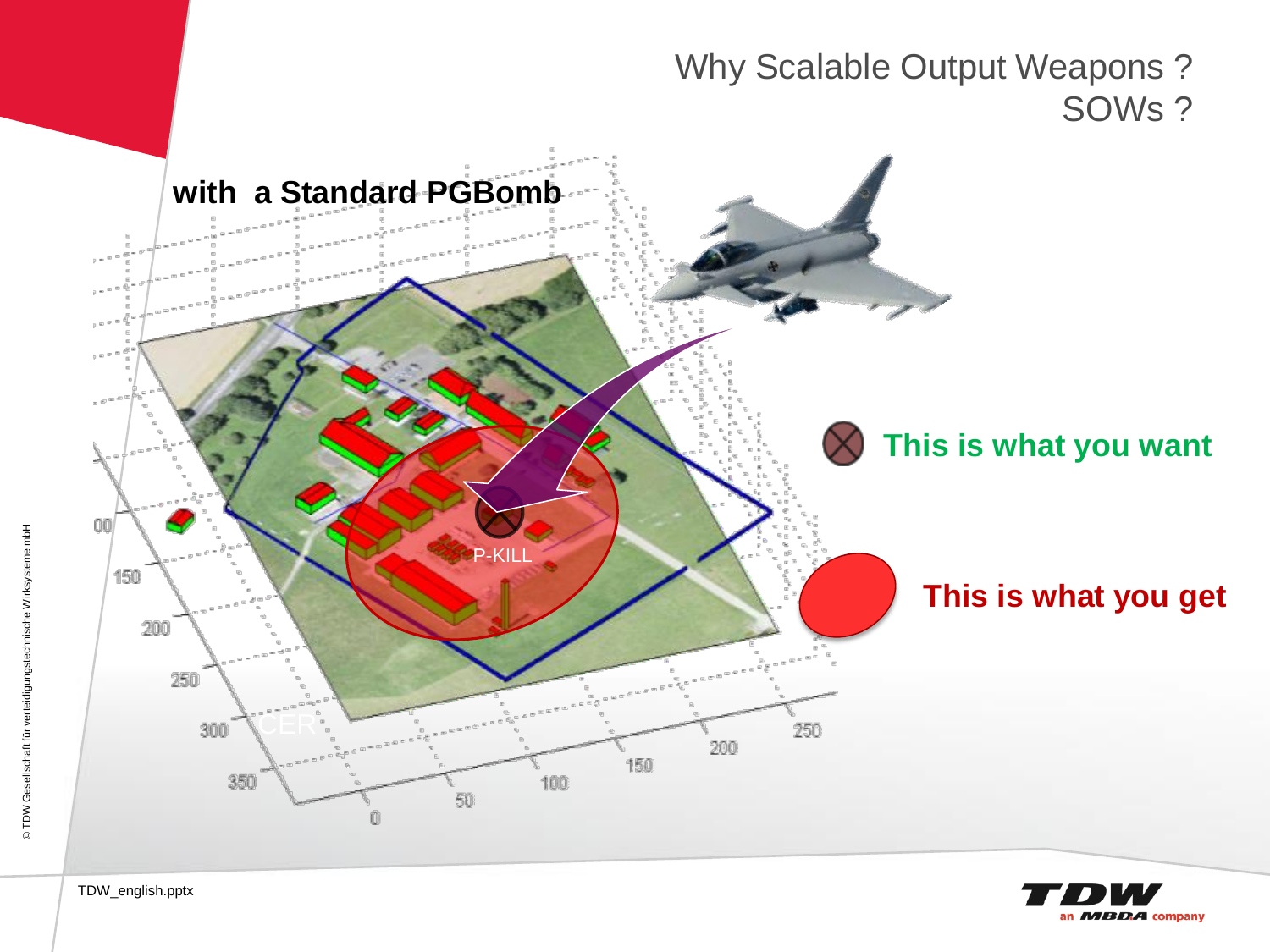#### Effect of TDWs NEW Scalable Output Weapon Dial a Yield



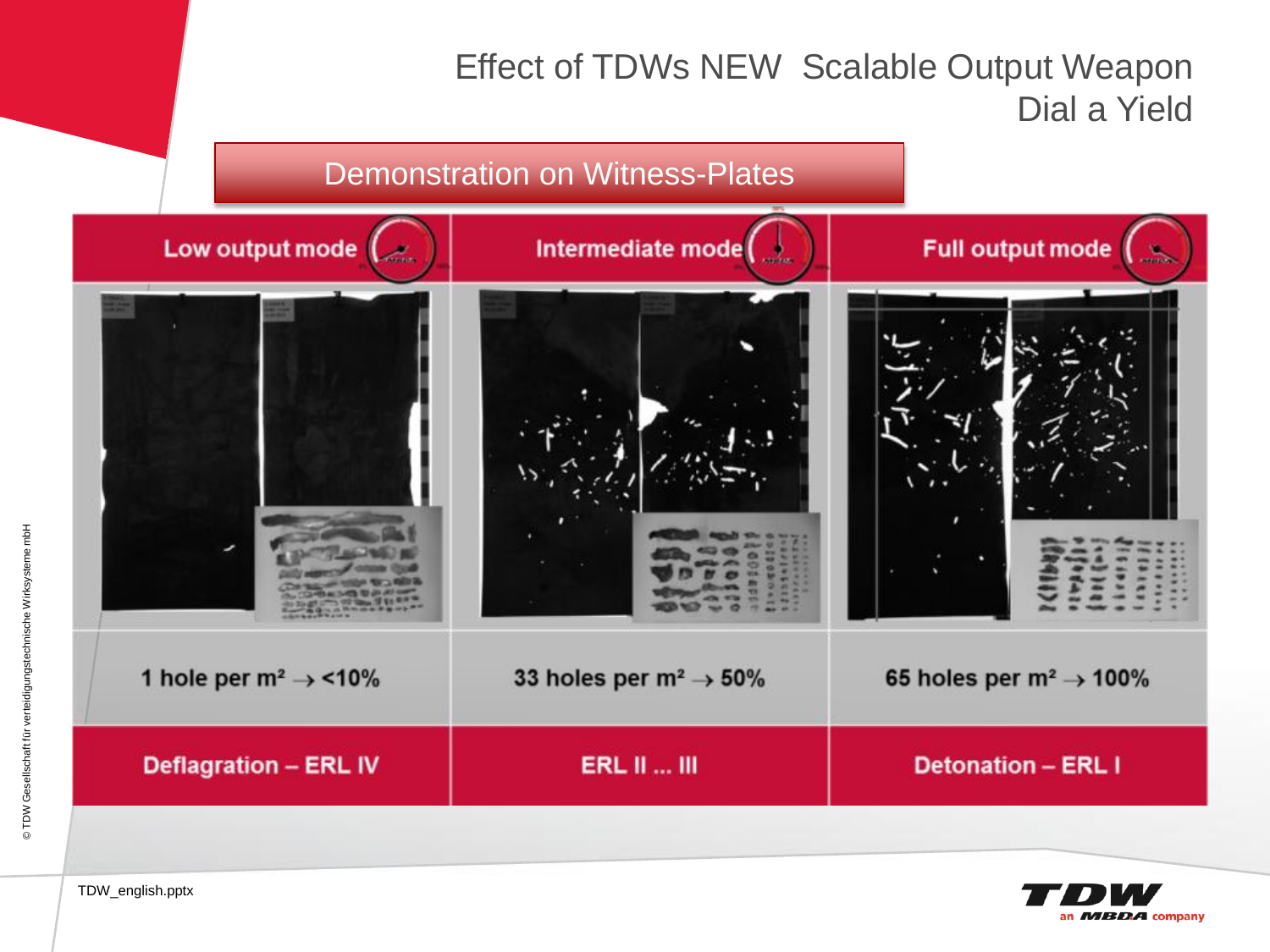#### Advantage of Scalable Output Weapon



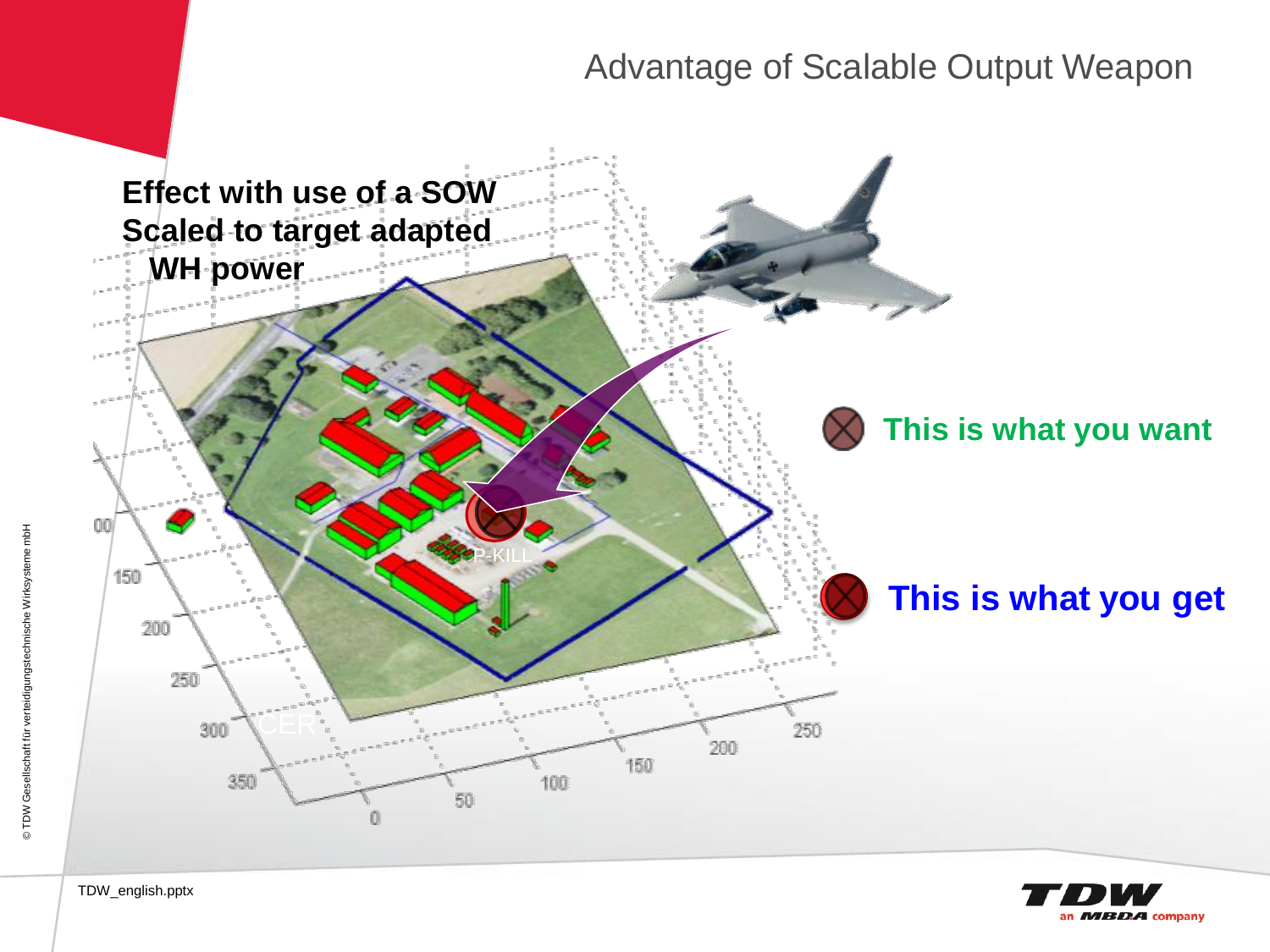The NEW requirement for SOW Fuzing system

**The amount of Collateral Damage is one deciding factor in the decision**

- **to do the mission or**
- **NOT to do the mission**

**Weapons Output CD Computing is part of Mission Planning**

**But than the Weapons Output Power**

# **MUST**

**not be greater than commanded**

**That is a NEW task for Scalablen Fuzing Systems**

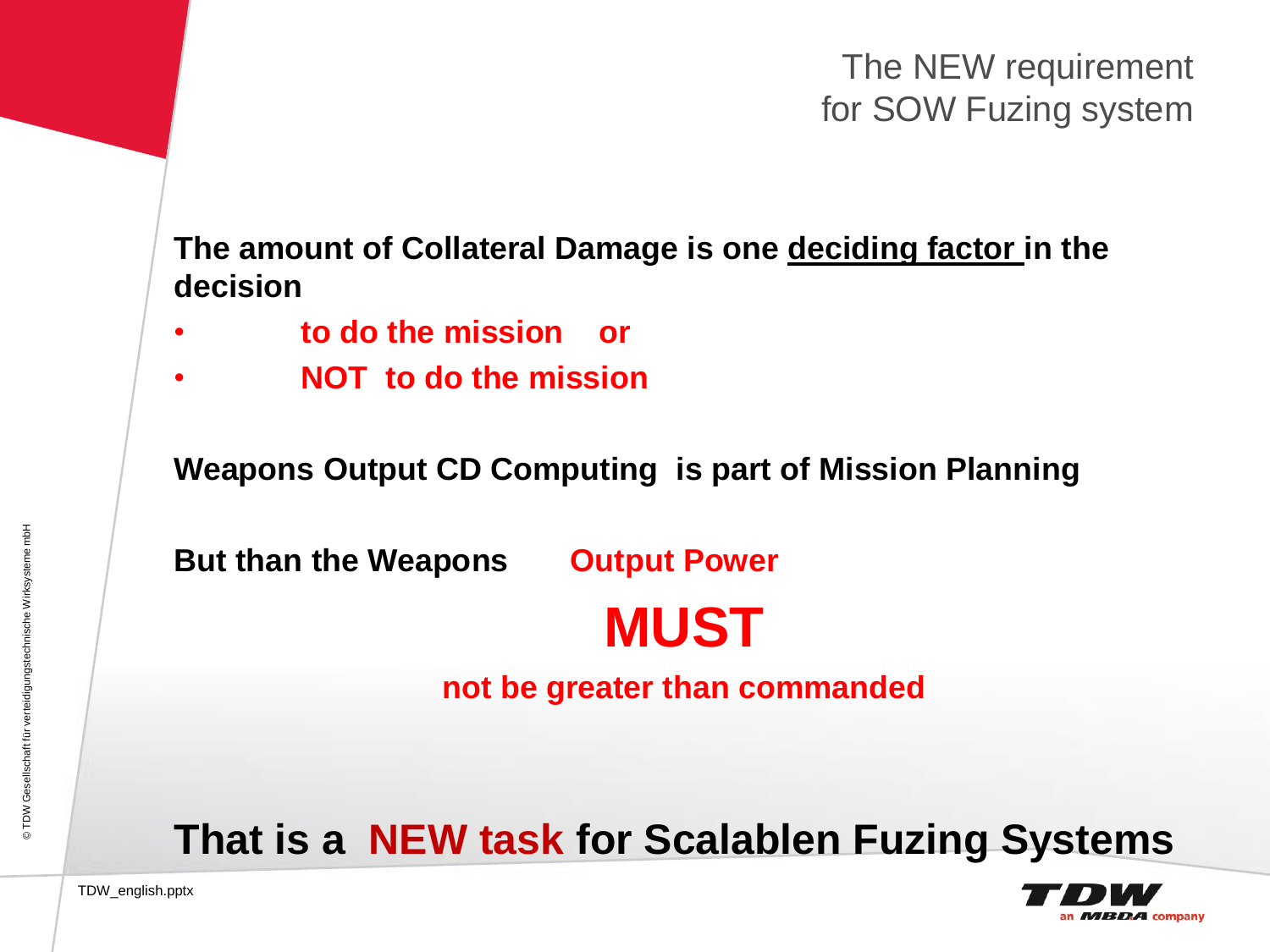Why is Scaling Safety a **Fuze** Task

## **Scalable Effect / Dial a Yield is controlled by the Warhead Fuze System**

**Scalable Effect is achieved by superposion of the**

- **Detonative Mode (high order, full performance)**
- **Deflagrative Mode (low order, fast burning)**

**Therefore the Fuze System needs TWO (2) initiation points with programable time delay between**

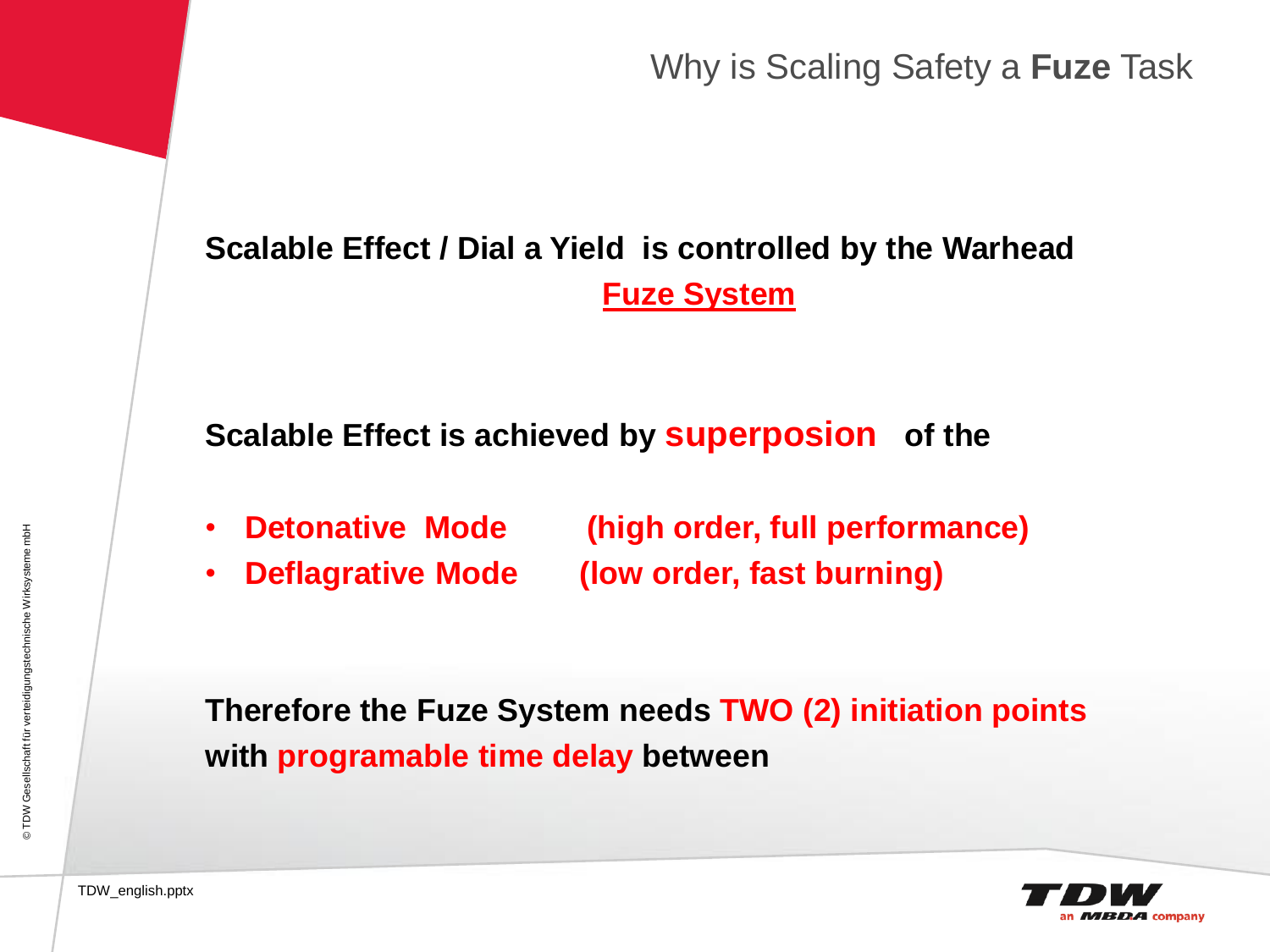





TDW\_english.pptx

\*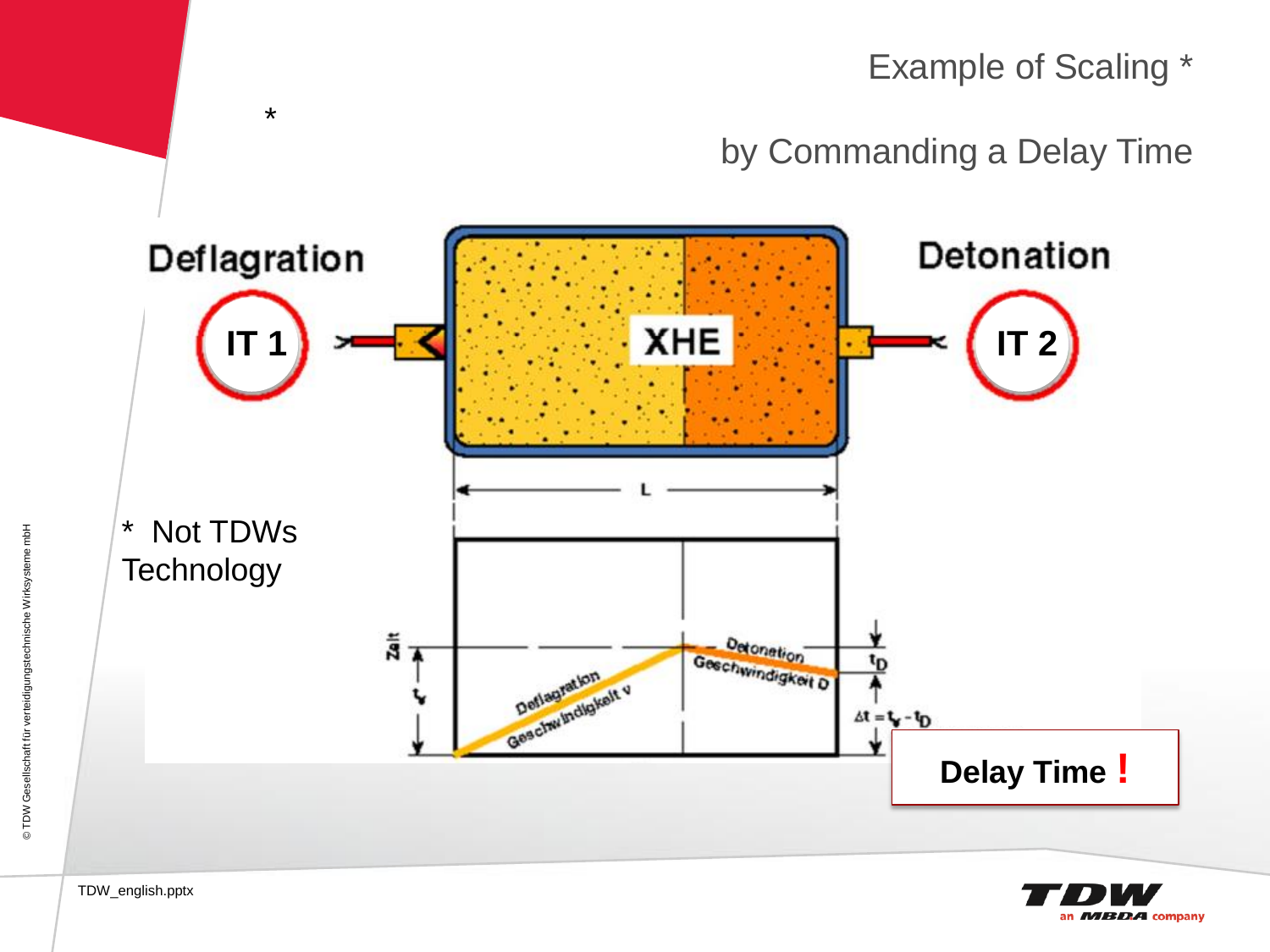

Critical Point !

**What happens, if the Deflagrative Mode fails ?**

**The Weapon will go >> Full Detonation Output**

**The Collateral Damage will go far beyond the calculated value , far beyond the acceptable limit ??**

**CNN report show dead children and damaged hospitals (etc.)**

**In that way the Function of**

**proper Initiation is SAFETY CRITICAL**

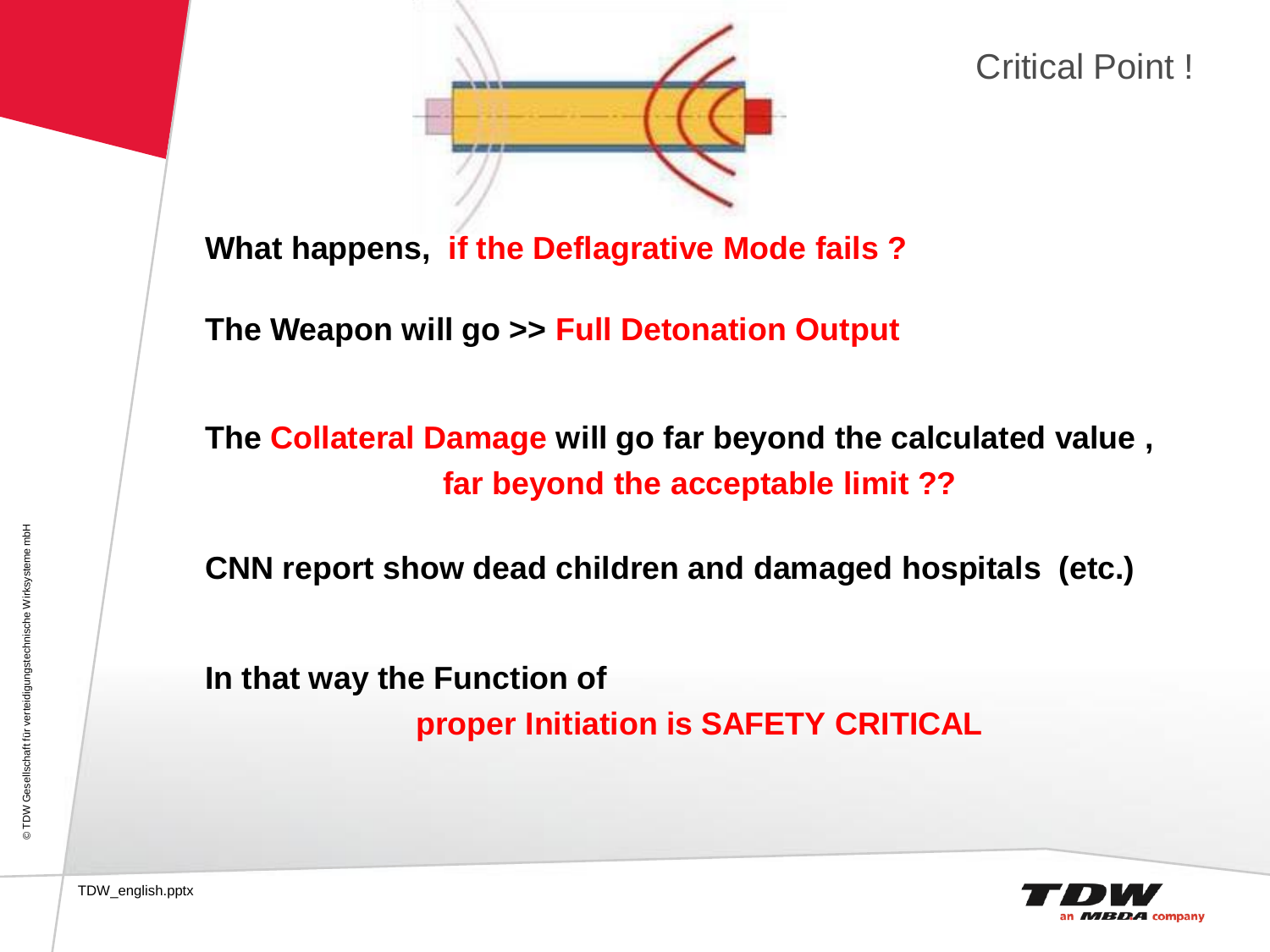How to get the Deflagrative Ignition reliable

Qualitative Measures

- **By Redundancy of the Ignition Train**
- **By parallel loading of all 3 Firing Circuits**
- **By Ignition Output a Watch and action**
- **By adequate design of all safety critical elements**
- **By setting Low Output Defaut Values**
- **By Safety relevant Data Transfer**



© TDW Gesellschaft für verteidigungstechnische Wirksysteme mbH © TDW Gesellschaft für verteidigungstechnische Wirksysteme mbH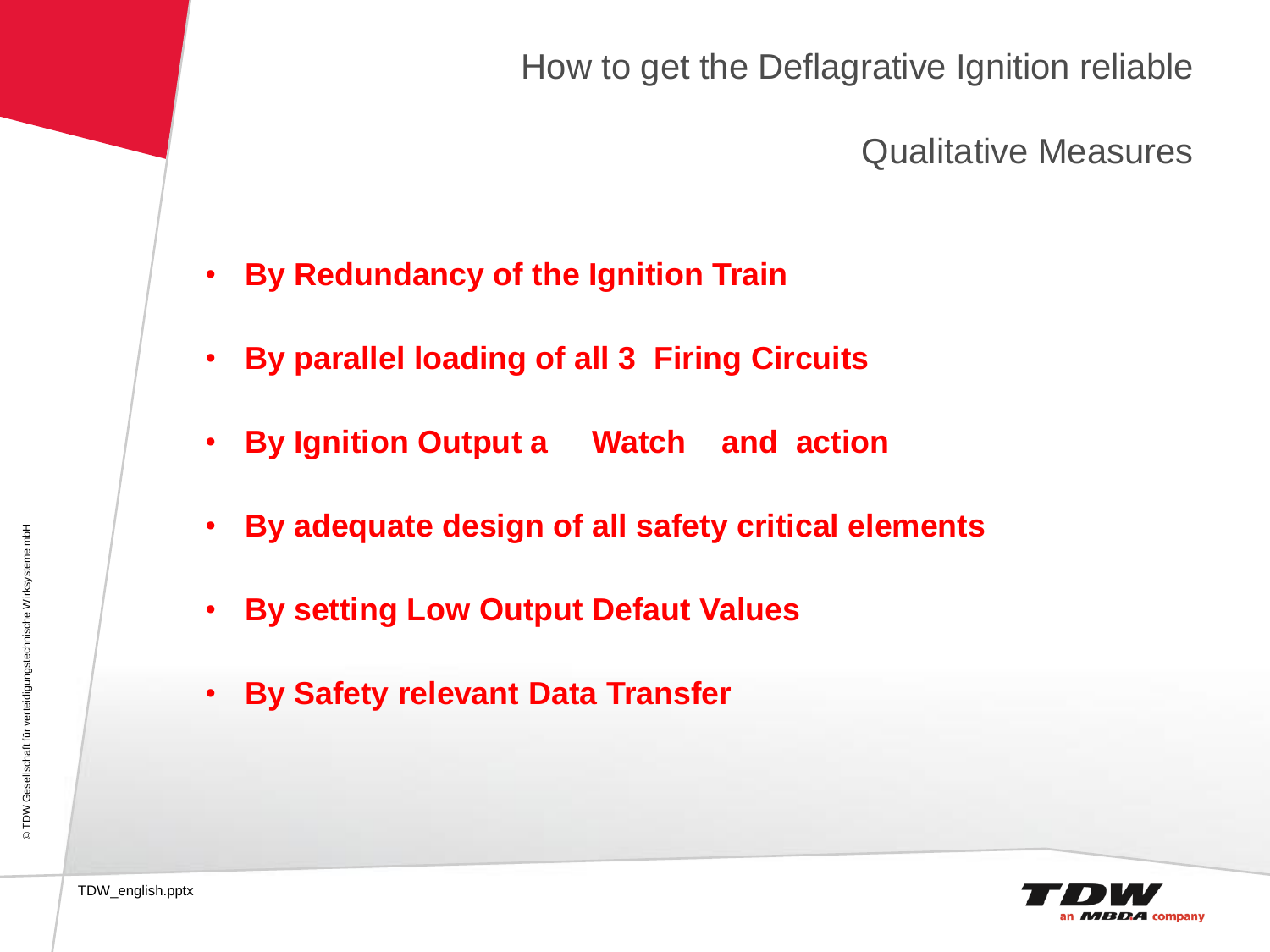Quantitative Values for the SOW Fuzing Functionality

#### Proposal by the Presenter

**Safety Values to intended Deployment acc. STANAG 4187**

**On Target Engagement :**

**DuD** rate acc **"remnance** of war":  $\leq 2\%$ **Measure : independent back-up timer for Deto b (~ 500 ms)**

**Probability of failure / unintended high output power :**

**Less than one in a millon**

**This value is in accordance with the funtion requirement of Flight Test Termination systems**

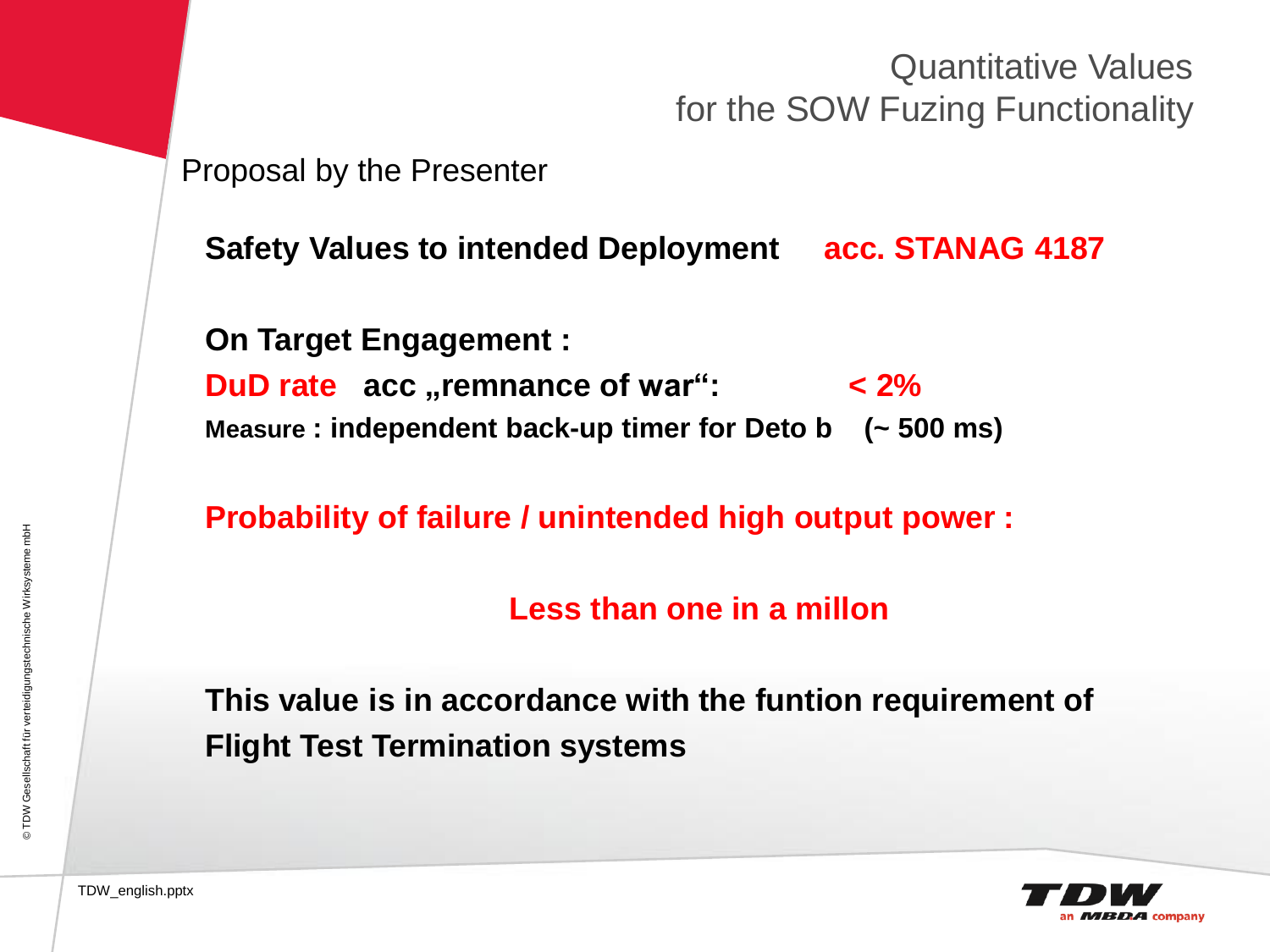Presenters Wish

Goal of Presentation

**The need of fixing rules for designing SOW Fuze Systems is a brand-new callenge in the fuzing world.**

**Within the NATO partners**

**clear requirements for design & safety have be established for**

- **Operational Calculations**
- **Mission Planning Decisions**
- **Quantitative Values for Analysis and Validations**
- **Inputs for the development guys**

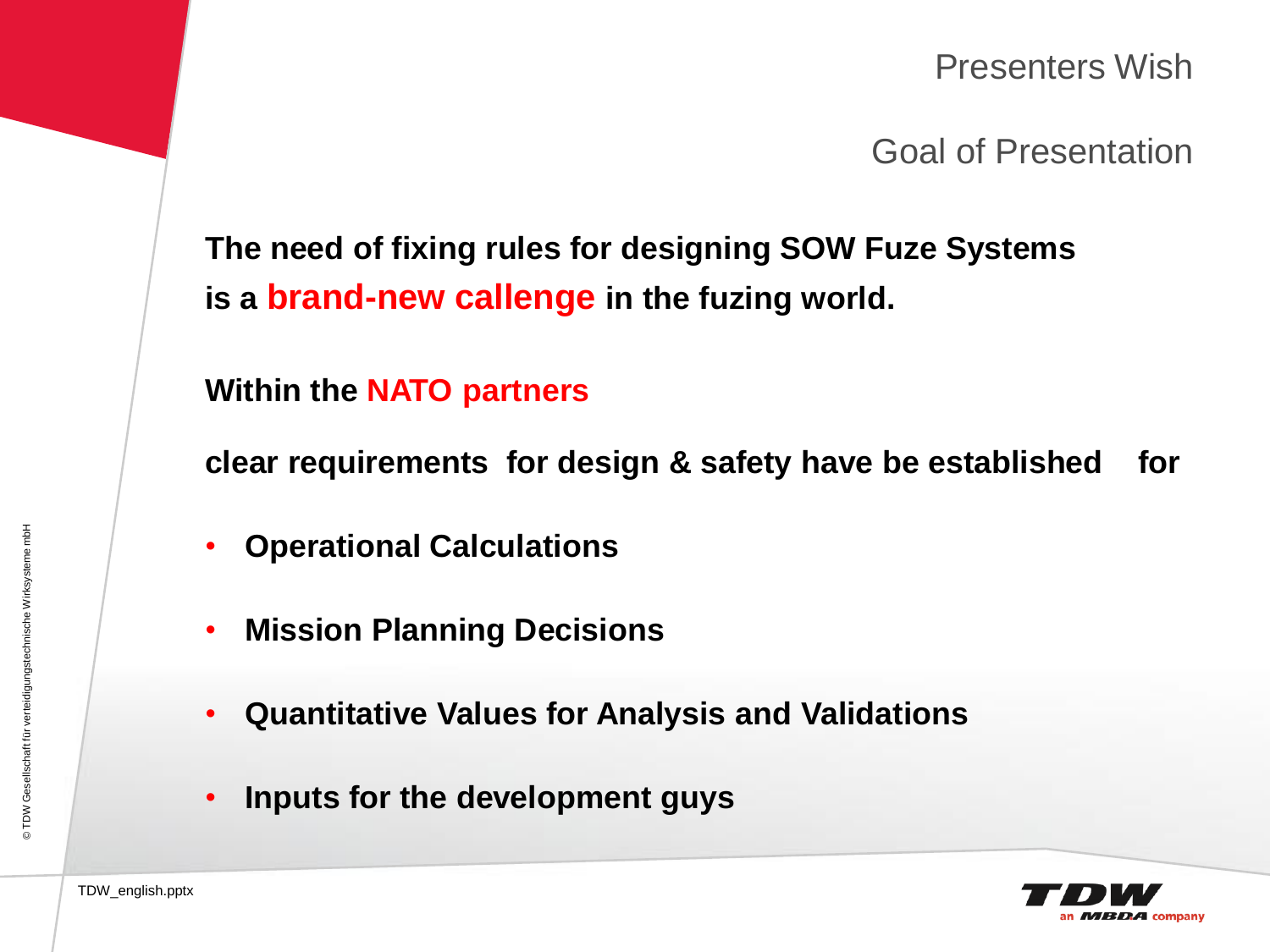Presenters Wish

Goal of Presentation

• **To do so**

# **Expert Groups should come together and formulate proposals (Add-ons to existing STANAGs) for NATO Approval to fix qualitative and quantitative requirements for the final engagement phase of new Scalable Output Weapon Fuze Systems**